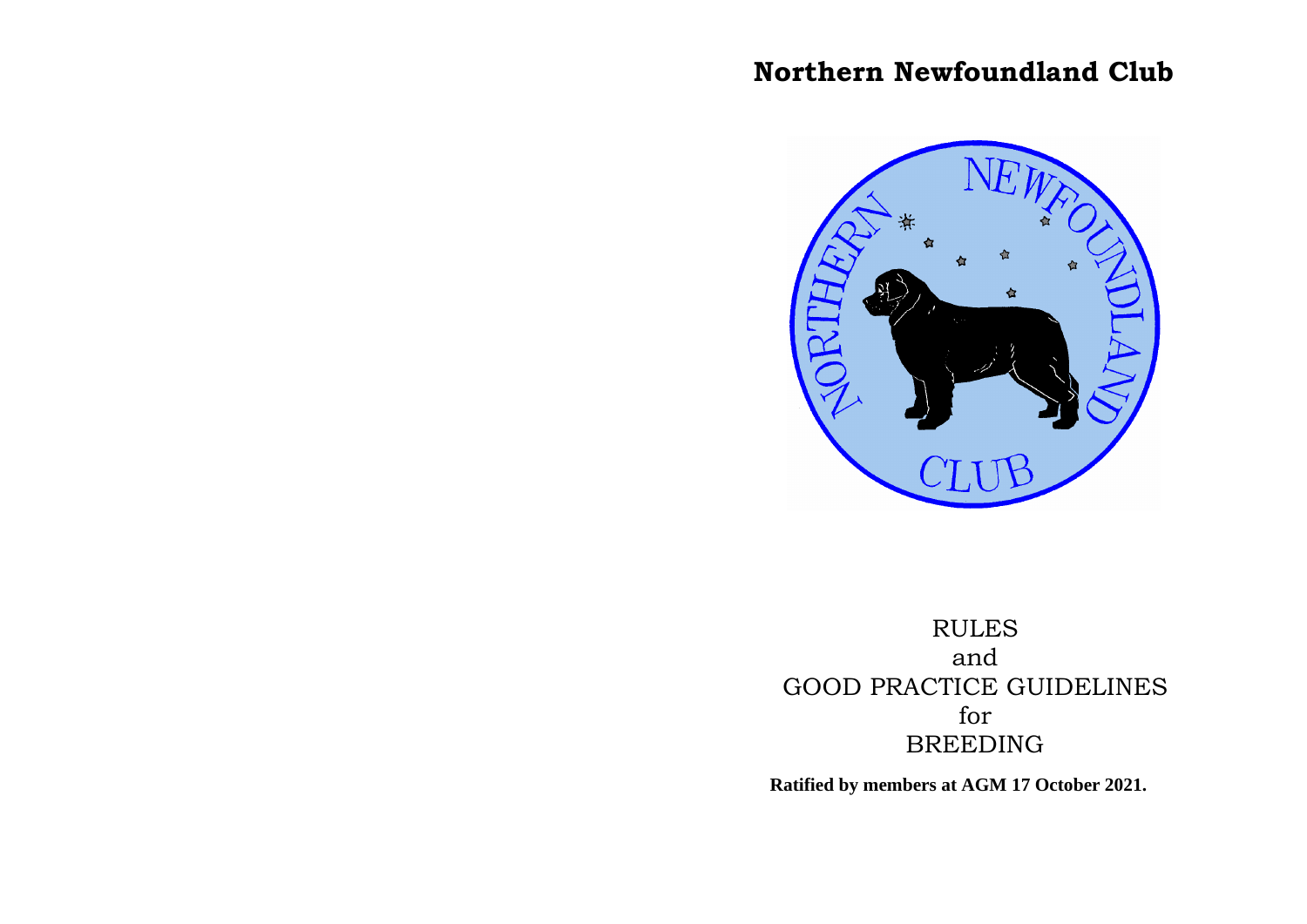On the 24th November 1984 a meeting was held at the Scotch Corner Hotel attended by 55 people.

*.*

This was the birth of the Northern Newfoundland Club. The aim of the Club was to supplement the activities of the Newfoundland Club making these more accessible to people living in the North and in Scotland. It was emphasised at the meeting that the Club would be separate from the Newfoundland Club, not just a branch of it, but in no way was it to be a rival to it.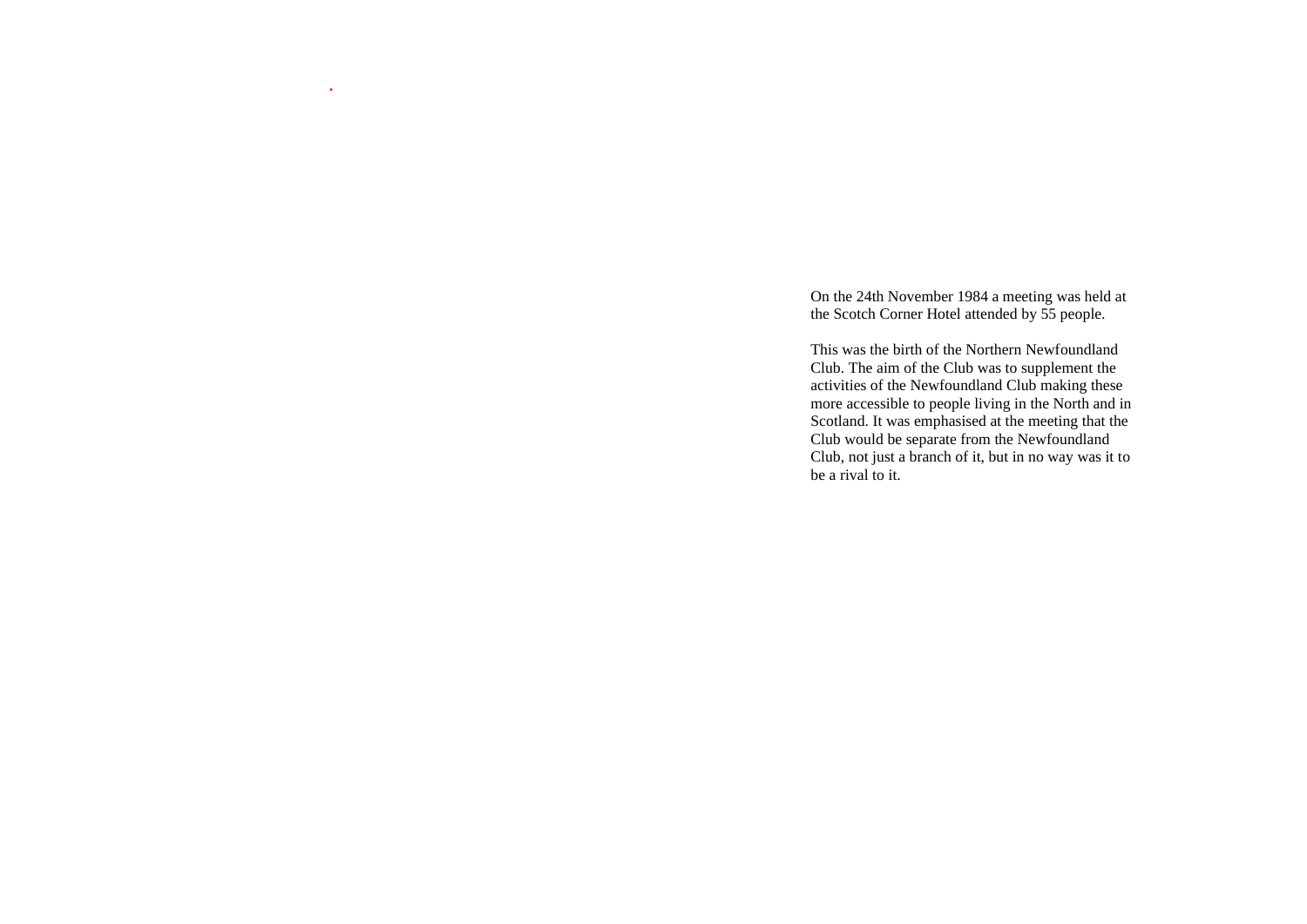## **NORTHERN NEWFOUNDLAND CLUB RULES**

#### **1. COMPOSITION AND OBJECTIVES.**

- 1.1 The Club shall be called the NORTHERN NEWFOUNDLAND CLUB and its objectives shall be to promote the welfare of Newfoundland dogs, to promote the interest in the breed in the North of Britain, and to run Championship and Open shows, working events, and such other canine related events as shall be decided from time to time.
- 1.2 The Club recognises the Kennel Club Breed Standard as the sole standard of Excellence for all judges and breeders of Newfoundlands.
- 1.3. The Club will safeguard the unique qualities of temperament and natural working abilities of the breed through water training and draught work to the highest levels. Working Groups will be fully supported by the NNC and the W.S.C (Working Sub Committee)
- 1.4. The Club will promote ethical and reputable breeding as laid down in The NNC Rules for Breeding and will support a Breeders' List on the Club website of breeders who meet our strict criteria.
- 1.5 The NNC will support The Club Welfare scheme for rehoming dogs in need.
- 1.6 The area the Club shall primarily serve shall be North of a line from Great Yarmouth to Caernarfon .
- 1.7 The Club shall consist of Patrons, President, Secretary, Treasurer, Chairman, Vice Chairman , Committee, and an unlimited number of members (honorary, individual, joint, or junior [ who shall be under the age of 18 years on 1 January ] ) In addition Vice Presidents may be appointed. All Officers and Committee are honorary.
- 1.8 The Management of the Club shall be in the hands of a Committee consisting of twelve members in addition to the President, Secretary, and Treasurer who shall be ex-officio members of the Committee. The Chairman is also an Officer of the Club.
- 1.9 Candidates for membership of the Club must support the aims and objectives of the NNC. They shall be proposed and seconded by existing members and approved by a majority of the Committee. The Committee may decline membership without explanation if a majority of Committee present and voting object.
- 1.10. All members shall at all times treat the Club and each other with respect and good sportsmanship. This includes comments and posts on social media sites .
- 1.11 People who have rendered conspicuous or continuous service to the Newfoundland breed or to the Club may be elected Honorary Members at a General Meeting, due notice of the intention to propose them having previously been given to the Secretary. Such Honorary Members shall be accorded all the privileges of fully paid up members.
- 1.12. Any member may withdraw from the Club on giving notice in writing to the Secretary, but shall not be entitled to a refund of any subscription paid to the Club.

### **2. MANAGEMENT**

2.1 Four Committee members shall retire annually on a three year rotation. They shall be eligible for re-election.

Should the number of candidates render a membership vote unnecessary, the candidates will be deemed elected unless an objection is received by the Secretary in writing BEFORE the start of that year`s AGM. Should such an objection be received, a vote will be taken at the AGM and if carried the said candidate will be elected for the full term.

- 2.2 The President, Secretary, and Treasurer shall each be elected for a period of three years with their retirement being in rotation. They shall be eligible for re-election. The President may serve a maximum of two terms.
- 2.3 The Committee at its first meeting following the Annual General Meeting in each year shall elect from its members a Chairman to take the Chair at all meetings of the Committee and shall elect a Vice - Chairman to take the Chair in the absence of the Chairman. The Chairman will serve as an Officer of the Club in addition to The President, Secretary and Treasurer. The Chairman of a meeting shall have a casting vote i.e. an additional vote) at that meeting.
- 2.4 The following may be appointed from members of the Club:- Membership Secretary, Trophy Steward, Show Manager, Newfletter Editor, Welfare Co-ordinator, Puppy Liaison Office, Website Manager and Novelties Manager.
- 2.5 The Officers of the Club shall be the President, Secretary, Treasurer and Chairman, all of whom shall have full voting rights.
- 2.6 No two members of any family, partnership, or household, shall be **Officers** of the Club at the same time. For the purpose of these rules "family" refers to spouse, sibling, parent or child living in the same dwelling. "Partnership" refers to persons with a joint affix or engaged in a regular canine business relationship. All other relationships are excluded from these definitions. No two members of any family, partnership or household shall be **Committee** members of the Club at the same time save in exceptional circumstances and with the agreement of the membership at an AGM.
- 2.7 The Committee may appoint Special or Standing Sub-Committees (e.g. W.S.C) to consider and advise on particular aspects of Newfoundlands, the Club, Members, or Canine-Related matters. Any such sub committee is answerable to the Main Committee, and is required to manage the matters connected with their role on behalf of the Main Committee and the Club.. Members of such sub-committees shall be appointed by the main Committee. All such sub-committees must include one and not more than three members from the main Committee.
- 2.8 The Committee is empowered to form Regional Groups, Special Groups for specific purposes, sectional and sub and steering groups with separate committees as laid down in clause 2.7 to deal with specific interests within the Club and subject to Kennel Club rules and regulations.
- 2.9 The Committee or any sub-committee may at any time invite persons to advise on particular topics and attend meetings or parts of meetings. Such persons need not be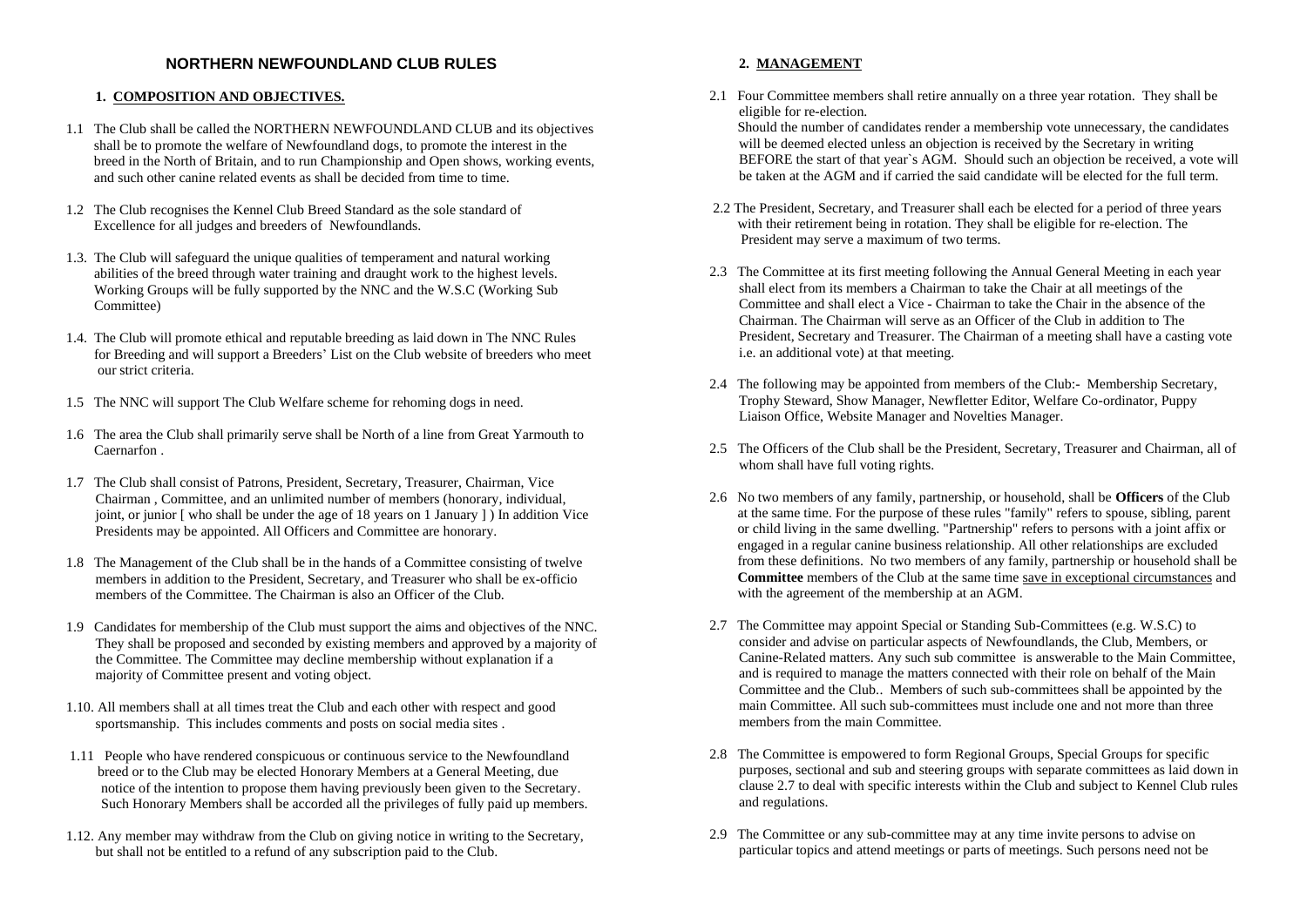members of the Club and, unless they are Club members, will have no voting rights at Committee, sub-committee, or General meetings.

- 2.10 Meetings of the Committee shall be held at least four times a year, in addition to any meeting held on the day of the Annual General Meeting.
- 2.11 A quorum for Club Committee meetings shall be seven members.
- 2.12 The Committee shall have the power to co-opt members on to the Committee in the event of positions becoming vacant between Annual General Meetings. Such co-opted members shall have full voting rights of Committee membership, but they shall hold office only until the next Annual General Meeting. They may then be proposed for election in the normal way.
- 2.13 A casual vacancy ( i.e. a vacancy created by a Committee member ceasing to serve before the expiry of his/her term of office ) on the Committee shall be filled by election in the usual way, except that the person elected shall hold the seat on the *Committee* for the unexpired portion of the predecessor's term of office. Those persons gaining the highest number of votes at such election shall be elected for the longer term of office and the runner(s) up to the shorter term(s).
- 2.14 In the event of a vacancy arising between the date of issue of election papers and the Annual General Meeting, the place may be filled by co-option until the next Annual General Meeting. Thereafter the remaining period of office will be treated as a casual vacancy under rule 2.12.
- 2.15 Any member of the Committee or sub-committee who is absent from three consecutive meetings of the Committee or sub-committee without a valid reason will be deemed to have resigned from the Committee or sub-committee.
- 2.16 The Secretary will keep a copy of Minutes of all meetings, which shall be available for inspection by all fully paid up members in normal working hours by appointment at the residence of the Secretary.
- 2.17 The Secretary will keep a register of all fully paid up members and their addresses, which shall be available for inspection by the Kennel Club and also by members in normal working hours by appointment at the residence of the Secretary.
- 2.18 No individual may be elected to the Committee or be an Officer until they have been a member of the Club for **one** year.
- 2.19 The Committee shall make such appointments as may be necessary from time to time for representation of the Club on any legally and correctly convened body
- 2.20 An Executive Committee of at least three (3) persons will be made up from the Secretary and Committee Chairman and the President and/or the Treasurer.
- 2.21 An Executive Committee shall only assume its powers where it is necessary for urgent decisions and/or actions to be taken on behalf of the Club, that, in their collective judgement, cannot be delayed until the next scheduled Committee Meeting. An Executive Committee need not meet in person but can consult using the telephone or

other electronic means. Any actions taken on behalf of the Club will be notified immediately to all other Committee Members and subsequently reviewed and recorded at the next Committee Meeting.

## **3. FINANCE**

- 3.1 A banking account shall be held in the name of the Club into which all revenue of the Club shall be paid, (other than that referred to in rule 3.2 below ), and from which withdrawals shall only be made on the signature of two Officers of the Club, one of whom shall be the Treasurer.
- 3.2 Separate transit accounts may be opened for any sub-group but only moneys related to such business may be passed through such accounts. Withdrawals from any such transit account shall only be made on the signature of two of the Officers of the Club, or at the discretion of the Committee, of one Officer and one other member involved in the administration of the particular business and account. Statements of account must be submitted to the Treasurer by the  $30<sup>th</sup>$  June each year for inclusion in the certified Club accounts. .The certified Accounts will be made available to members on request to members 14 days prior to the AGM.
- 3.3 The Treasurer shall maintain the Accounts which will be certified annually and presented to the members at an AGM. Certification of accounts will be carried out by ONE qualified accountant or TWO individuals with accountancy experience. Those undertaking the certification will be independent from those who prepared the accounts
- 3.4 The annual subscription shall be the amount as is agreed by Members at an Annual General Meeting. No member whose subscription is unpaid by 31st January is entitled to any privileges of membership, and if the member shall fail to pay the outstanding subscription by  $1<sup>st</sup>$  March, the member's name shall be erased from the register. However a re-joining fee of £5.00 accompanied by the current annual subscription may be paid from the 2nd March to 30th June, to restore the member's name to the list. Any Member not taking advantage of this concession will have to complete a new application for membership, which will be subject as usual to Committee approval.
- 3.5 The subscription of any person who is elected to membership of the Club after 30 September in any year, shall cover membership to the end of the following year.
- 3.6 The Club's financial year shall start on July  $1<sup>st</sup>$  and end on 30th June annually.  $**$  NB. Rule change unanimously agreed AGM 20 October 2013. The financial year for subgroups will likewise be from 1st July to the 30th June annually.
- 3.7 The assets of the Club shall be vested in the Club Trustees, who shall be the President, Secretary, and Treasurer, to be held in trust for the members. The Trustees shall have the power to make bye-laws and to arbitrate disputed matters in respect of such assets. Such bye-laws etc., will be binding upon all members unless they are set aside in a General Meeting.
- 3.8 Trophies may only be donated to the Club in perpetuity whether the donor is a member of the Club or not. Acceptance of any gift and the basis of its award shall rest with the Committee.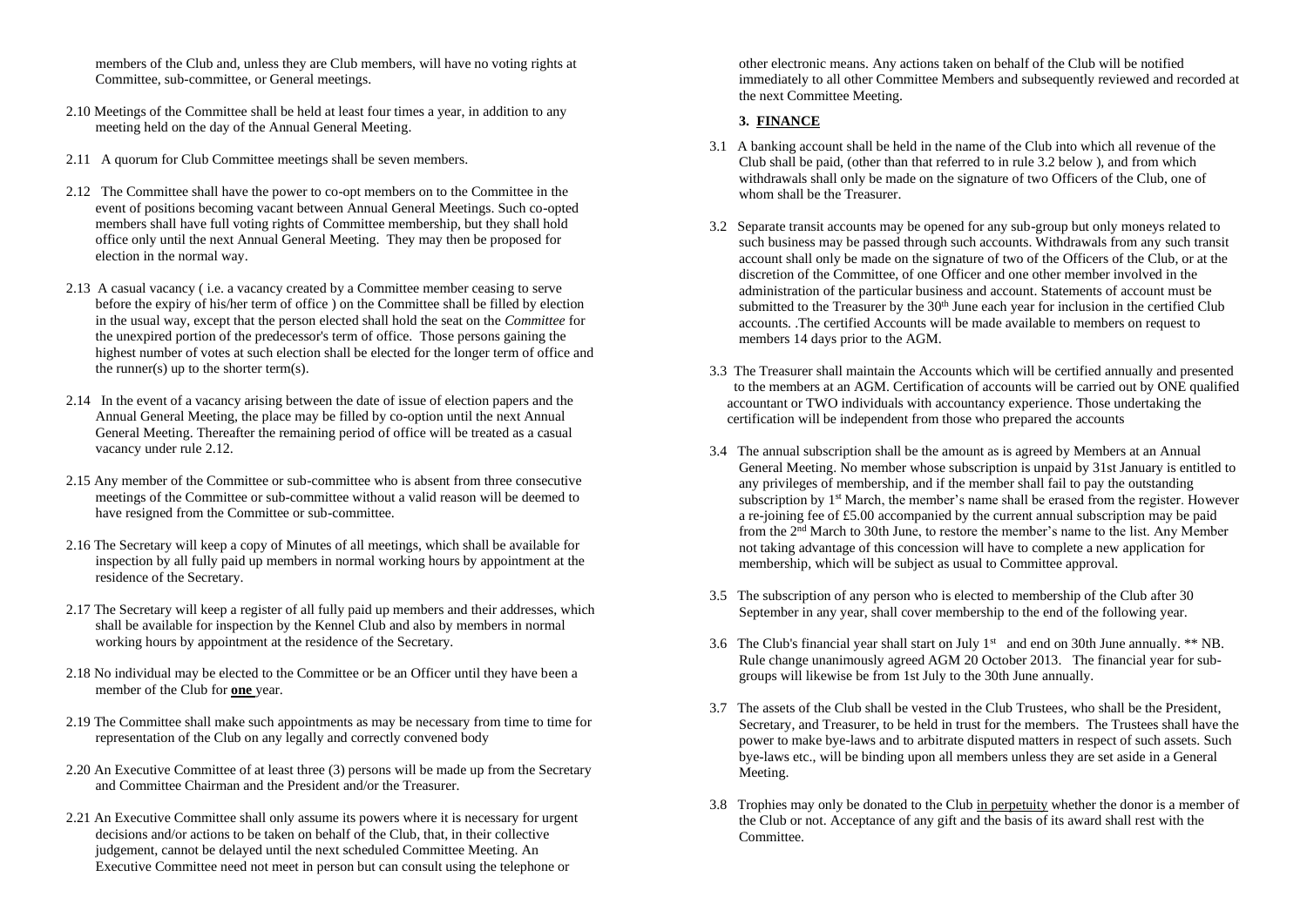- 3.9 If the Club is wound up or ceases to be a registered Club under these regulations, a General Meeting shall be called if possible to decide upon the disposal of the Club's assets and the outcome of the meeting passed, together with a final statement of audited accounts and a record of the property of the Club shall be forwarded to the Kennel Club within 6 months. The persons named as Officers and Committee of the Club on the last return furnished to the Kennel Club, will be held responsible by the Kennel Club for the proper winding up of the Club. In the absence of other instructions all assets will be given to other Newfoundland Clubs at the discretion of the said Committee.
- 3.10 The Committee shall arrange to produce and maintain a list of Club property above £50.00 in value together with details of where and when it can be used, seen or borrowed. A copy of this list be included in the annual membership list, and published in the Newfletter.
- 3.11 All expenses properly incurred by the Officers and Committee on behalf of the Club shall be defrayed out of the funds of the Club alone, and no individual member shall be deemed to incur any responsibility in respect of the same.
- 3.12 Where Committee members are required to travel in excess of one hundred mile round

trip between their home and the Committee venue, the Club may meet 50% of their fuel

or public transport cost, subject to the Treasurer's discretion.

3.13 The Club shall be responsible for costs incurred in legal proceedings brought against the Club, its Officers, Committee, or sub-committees in the course of their lawful duties.

#### **4. MEETINGS**

- 4.1 The Annual General Meeting shall be held before the end of October each year, unless it is delayed by unforeseen circumstances which shall be reported to the Kennel Club.
- 4. 2 The Annual General Meeting will be held for the following purposes:-
	- Receive the report of the Chairman for the previous year.
	- Receive the statement of accounts from the Treasurer.
	- The Treasurer shall submit for approval, the nomination of a professionally qualified accountant with full professional indemnity, who shall certify the Club's accounts for the ensuing year, before the next Annual General Meeting.
	- Elect the Officer and Committee.
	- Discuss any resolution duly placed on the agenda of which prior notice has been given to the Secretary.
	- Any other business of an urgent and non-controversial nature by permission of the Chairperson of the Meeting.
- 4.3 Sixty days notice shall be given to all members at their last known address in writing of an Annual General Meeting or any General Meeting. Notification of any General Meeting documentation, including the AGM , annual membership renewals and general circulars will in future be by e mail in order to save on running costs for the Club and to keep all members updated on all events. However, any member wishing to opt out of e

mail may instead receive club documentation by post if specifically requested on the membership renewal form. Items for addition to the agenda, properly proposed and seconded, must be lodged in writing with the Secretary at least 30 working days before the meeting. It is the responsibility of members to ensure that such items have been received in writing by the required date. Either the proposer or seconder, who must be Club members, must be present at the meeting for the item to be discussed. In an emergency only, the Secretary may give notice of such meetings by advertisement online at least two calendar months before the meeting . All such notices must give the proposed agenda for the meeting.

- 4.4 The Agenda for a General Meeting shall be circulated to members at least fifteen working days before the date of the meeting.
- 4.5 A Special General Meeting shall be summoned by the Secretary if twenty five or more fully paid up members send a signed request in writing, stating the subject(s) to be discussed. A Special General Meeting may also be called at the discretion of the Committee. No business other than the matter on the agenda can be discussed at a Special General Meeting.
- 4.6 The preliminary notice of the Annual General Meeting shall specify the number of vacant positions to be filled with Officers and Committee.
- 4.7 A quorum for General Meetings and affairs shall be twenty five members.
- 4.8 Joint members shall each have full voting rights. Junior members shall have no voting rights.
- 4.9 Each member shall be entitled to a vote immediately upon approval of membership. The election of Officers and Members of the Committee shall be by postal ballot if necessary. Other matters shall normally be decided by a vote at the Annual General Meeting.
- 4.10 The ballot papers for postal votes shall be despatched each year with the agenda for the Annual General Meeting, and returned to the Club Auditor, who will forward the results to the Secretary prior to the Annual General Meeting. In the event of a tie in the number of votes cast for two or more candidates for election to the Committee, or to the position of Club Officer, a ballot of members present at the Annual General Meeting shall decide who is elected to the particular vacancy.
- 4.11 When the Club holds a ballot at any meeting of the membership including Annual and Special Meetings, two non-voting scrutineers shall be appointed by the meeting to collect, count and declare the outcome of the vote, and they shall seal the ballot papers in an envelope which they shall forward to the Club Auditor to retain for one year, who shall deal on behalf of the Committee with any queries that may arise out of such a vote.
- 4.12 The Rules of the Club can only be altered at an Annual General Meeting or Special General Meeting, the notices of which must include the detail of any proposed changes. Any rule change must be sanctioned by at least two-thirds of those present at the meeting. Any proposed alterations to the rules approved by the members in such a meeting may not be brought into effect until the Kennel Club has given its approval of the alteration(s).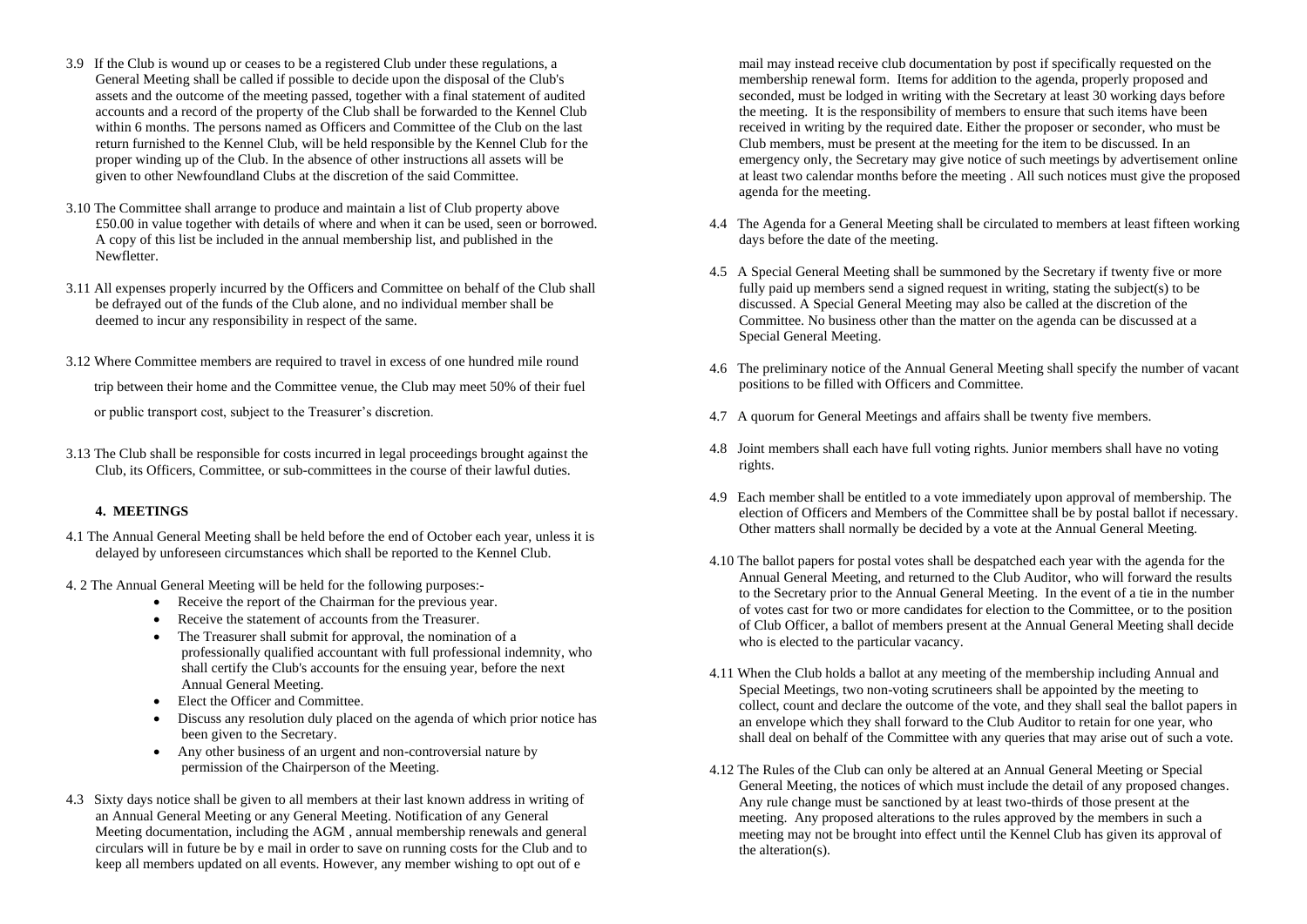- 4.13 A précis of the minutes of the Committee and sub-committee meetings will be published in the Club's Newfletter after ratification.
- 4.14 Approval of new members will take place at Committee meetings, or at the discretion of the Secretary by email to the Committee between meetings. any such ballot shall be noted in the minutes of the next available Committee meeting.

#### **5. KENNEL CLUB GENERAL CODE OF ETHICS**

All members of the Northern Newfoundland Club undertake to abide by **The Kennel Cub General Code of Ethics. This Code of Ethics is mandatory.** 

#### **Club Members**

- 1. Will properly house, feed, water and exercise all dogs under their care and arrange for appropriate veterinary attention if and when required.
- 2. Will agree without reservation that any veterinary surgeon performing an operation on any of their dogs which alters the natural conformation of the animal, or who carries out a caesarean section on a bitch, may report such operation to the Kennel Club.
- 3. Will agree that no healthy puppy will be culled. Puppies which may not conform to the Breed Standard should be placed in suitable pet homes.
- 4. Will abide by all aspects of the Animal Welfare Act.
- 5. Will not create demand for, nor supply, puppies that have been docked illegally.
- 6. Will agree not to breed from a dog or bitch which could be in any way harmful to the dog or to the breed.
- 7. Will not allow any of their dogs to roam at large or to cause a nuisance to neighbours or those carrying out official duties.
- 8a. Will ensure that their dogs wear properly tagged collars and will be kept leashed or under effective control when away from home.
- 8b. Will ensure that all dogs are microchipped as required by UK Law.
- 9. Will clean up after their dogs in public places or anywhere their dogs are being exhibited.
- 10. Will only sell dogs where there is a reasonable expectation of a happy and healthy life and will help with the re-homing of a dog if the initial circumstances change.
- 11. Will supply written details of all dietary requirements and give guidance concerning responsible ownership when placing dogs in a new home..
- 12. Will ensure that all relevant Kennel Club documents are provided to the new owner when selling or transferring a dog, and will agree, in writing, to forward any relevant documents at the earliest opportunity, if not immediately available.
- 13. Will not sell any dog to commercial dog wholesalers, retail dealers or directly or indirectly allow dogs to be given as a prize or donation in a competition of any kind. Will not sell by sale or auction Kennel Club registration certificates as stand alone items (not accompanying a dog).

14. Will not knowingly misrepresent the characteristics of the breed nor falsely advertise dogs nor mislead any person regarding the health or quality of a dog.

15. Will provide a statement that the dog/puppy has been wormed and a suggested routine to follow.

16. Will provide an Insurance certificate covering veterinary fees for six weeks from the day of purchase.

17. Will discourage indiscriminate breeding , bearing in mind always the welfare of the bitch as a primary consideration and the long term welfare of any puppies bred. 18. Will not breed from any stock that has, or may carry, any serious hereditary faults. In

particular, will not allow any dog to be used at stud if he has, or could carry serious hereditary faults and will be very selective of the bitches on which he is used.

19. Will ensure that ALL breeding stock is tested for ALL hereditary diseases carried by Newfoundlands.

20. Will not allow any of their dogs to be used irresponsibly at stud.

21. Will comply with the Club's Guidelines for Breeding .

Breach of these provisions may result in expulsion from club membership, and/or disciplinary action by the Kennel Club and /or reporting to the relevant authorities for legal action, as appropriate.

#### **6. DISCIPLINE**

- 6.1 Any member who shall be disqualified under Kennel Club Rule A11.J.(5) ) and/or Kennel Club Rule A11.J.(9) shall ipso facto cease to be a member of the Club .If the conduct of any Member shall, in the opinion of the Committee of the Club, be injurious or likely to be injurious to the character and interests of the Club, the Committee of the Club may, at a meeting, the notice convening which includes as an object the consideration of the conduct of the Member, determine that a Special General Meeting of the Club be called for the purpose of passing a resolution to expel him/her. Notice of the Special General Meeting shall be sent to the accused Member, giving particulars of the complaint and advising the place, date and hour of the meeting in order that he/she may attend and offer an explanation. If at the meeting a resolution to expel is passed by a twothirds majority of the Members present and voting, his/her name shall be forthwith erased from the list of Members, and he/she shall thereupon cease for all purposes to be a Member of the Club, except that he/she may within two calendar months from the date of the meeting appeal to the Kennel Club upon and subject to such conditions as the Kennel Club may impose.
- 6.2. The Committee shall have power to hear and determine any disputed question under these rules.
- 6.3. All NNC members will be held responsible for careless , uninhibited, rude, confrontational and ill considered comment aimed at damaging and undermining the reputation of the Club, fellow NNC members and their dogs on social media. . If the conduct of a member is considered by the Committee to be injurious to the character and interests of the Club, The Committee may determine that a Special General Meeting be called for the purpose of passing a resolution to expel him/her. Notice of the Special General Meeting shall be sent to the accused member, giving particulars of the complaint and advising the place, date and hour of the meeting in order that he/she may attend and offer an explanation. If at the meeting a resolution to expel is passed by a two thirds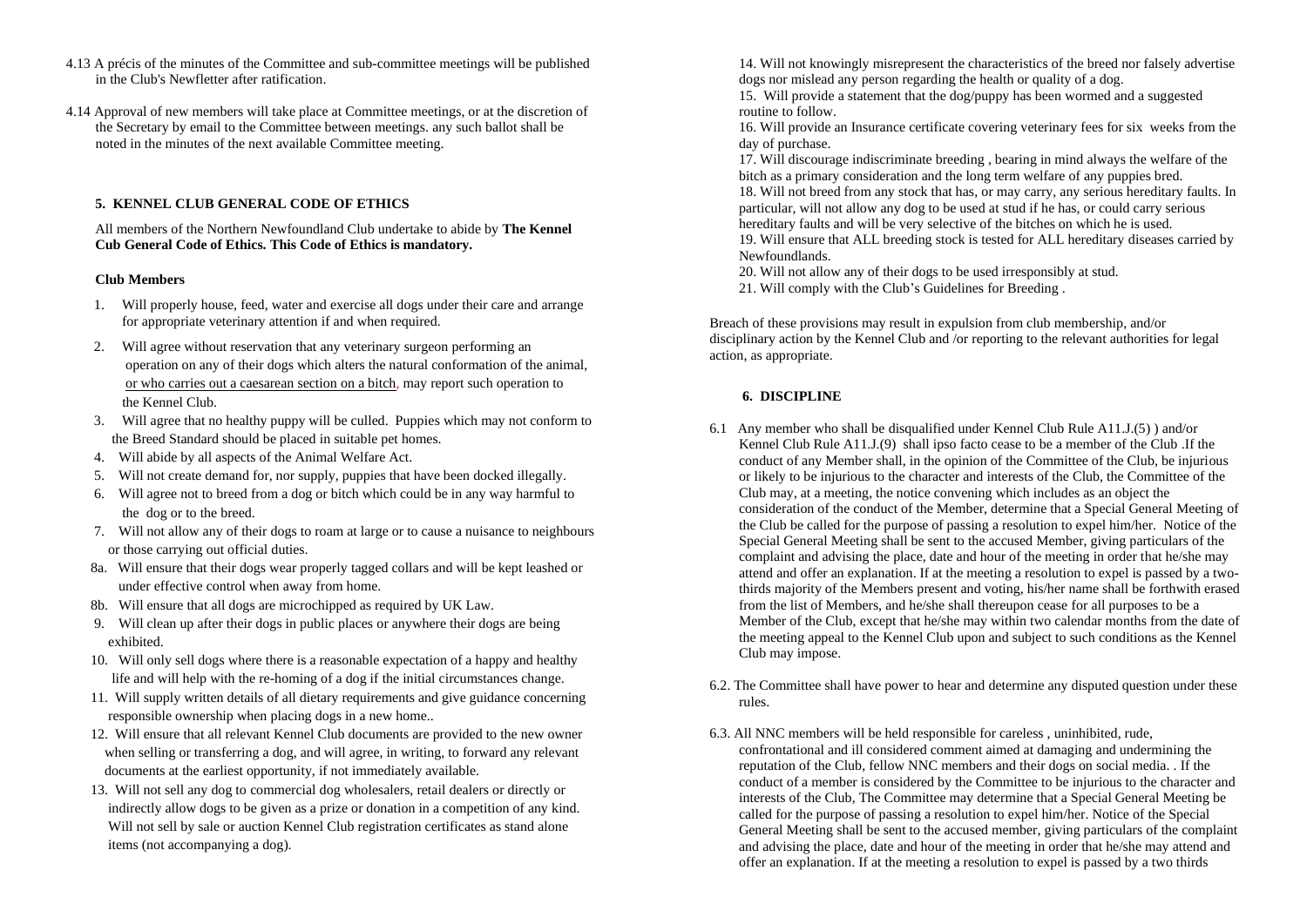majority of the members present and voting, his/her name shall be removed from the list of members and henceforth cease to be a member of the Club, except that he/she may within two calendar months from the date of the meeting appeal to the Kennel Club upon and subject to such conditions as the Kennel Club may impose.

- 6.4 If the Club expels any member for discreditable conduct in connection with dogs, dog shows, or trials, the Club must report the matter in writing to the Kennel Club within seven days and supply particulars required.
- 6.5 Members are forbidden to make the Club a means of private speculation or trade and from using the Club's membership list as a basis for touting for business or trade, other than by legitimate advertising in the Club's publications.
- 6.6 In the event of a donor of a trophy being found guilty in any Court of Law or by the Kennel Club of any misdemeanour concerning the well-being of any dog, whether owned or in their charge or not, the said trophy shall immediately be withdrawn from the Club's Trophy list. The Trophy shall be returned to the donor as soon as possible after the conclusion of the Court case or Kennel Club hearing. In the event of a donor being expelled from the Club, for whatever reason, the Trophy shall immediately be withdrawn from the Club's Trophy list, and returned to the donor as soon as practicable. At the conclusion of such procedures, the Committee shall provide a summary of their actions for circulation to members.
- 6.7. Any individual wishing to make a complaint against another NNC Member must do so within ten days of the alleged incident in writing to the Club Secretary, together with all written evidence. Other than in exceptional circumstances the Committee will not consider complaints received more than three weeks after the event. The Committee's decision when adjudicating a complaint is final.
- 6.8. Every member will endeavour to promote honourable and fair dealings in all Club business.

#### **7. JUDGES**

- 7.1 The Main Committee shall be solely responsible for the nomination of judges for all events of whatsoever nature, organised in the name of the Club. The Working Sub Committee (WSC) will be solely responsible for the nomination of test judges and for the organisation and oversight of all working activities run by the NNC.
- 7.2 The Club shall maintain judging lists in accordance with the Kennel Club's recommendations, and make to them an annual return. These lists shall be reviewed at least once a year. Copies of these lists shall be available upon application to the Secretary and shall be sent annually to the Secretaries of General Championship Shows.

## **8. RELATIONSHIP WITH THE KENNEL CLUB**

8.1 The Officers acknowledge that during the month of January each year the Maintenance of Title fee will be forwarded to the Kennel Club by the Secretary for continuance of registration and that by the 31st July each year, other returns, as stipulated in the Kennel

Club Regulations for the Registration and Maintenance of Title of Societies, will be forwarded to the Kennel Club.

- 8.2 The Kennel Club is the final authority for interpreting the Rules and Regulations of the Club in all cases relative to Canine or Club matters.
- 8.3 The Officers acknowledge their duty to inform the Kennel Club of any change of Secretary of the Club which may occur during the course of the year.
- 8.4 The Club may not join any Federation of Societies or Clubs.
- 8.5 The Kennel Club shall be the final Court of Appeal in all matters of dispute.
- 8.6 No person whilst an undischarged bankrupt may serve on the Committee of, or hold any other office or appointment within a Kennel Club Registered Society.

## **N.N.C. - Good Practice Guidelines for Breeding.**

- 1. **All NNC breeders must agree to the Kennel Club Code of Ethics and the NNC rules for Breeding**.
- **2. Breeding a litter of Newfoundlands is not a task to be entered into lightly. It is more than a commitment to looking after puppies for almost 3 months; it is a commitment to provide the necessary support to those puppies for the rest of their lives.**
- **3. Breeders should always strive for the betterment of the breed as laid down in the Breed Standard and protect the reputation of the breed as a loving family dog with excellent temperament.**
- **4. Breeding should only take place between two Newfoundlands registered with the Kennel Club. No cross breeding is acceptable.**
- **5. Owners should only breed a litter if they have the time and facilities to devote proper care and attention to the rearing of the puppies, including socialisation, and the well-being of the dam.**
- **6. Breeders are responsible for the stock they have bred and should be prepared to take back and either keep or re-house dogs of their own breeding, no matter how old, and only use the Welfare Scheme as a last resort.**
- **7. The purpose of breeding is to maintain or improve the quality of the Newfoundland in accordance with the Breed Standard. Careful selection of the sire and dam with an eye to conformation and temperament is essential***.* **Only after careful study of the Breed Standard, the health of the individuals and near relatives, the pedigrees and basic principles of genetics should the mating proceed.**
- **8. All animals to be bred shall have sound and typical structure and conformation, shall be of sound temperament, free from crippling or disabling hereditary defects and in good physical condition.**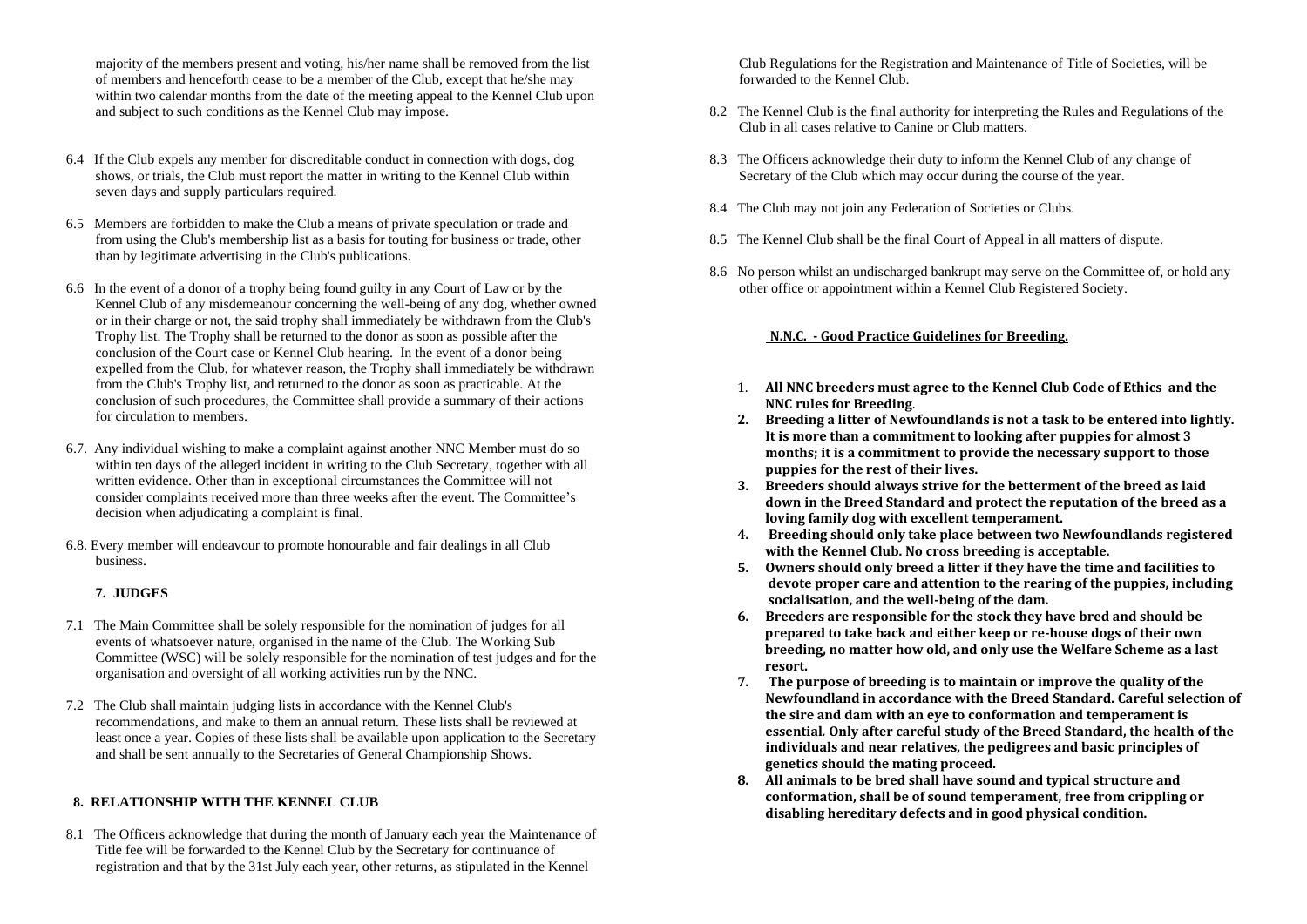**HEALTH .**

- **9. Only a Newfoundland (dog or bitch) which consistently produces offspring free from such hereditary defects from different mates should be used for breeding.**
- **10. Breeders should not knowingly breed from dogs or bitches of non Standard colour which will be anticipated to produce colours or colour combinations not included in the Breed Standard. The only acceptable colours are black, white and black and brown. All Breeding stock should be DNA colour coat tested.**
- **11. All dogs and bitches to be used for breeding must have their hips and elbows scored under the BVA/KC Hip Dysplasia & Elbow Schemes and only Newfoundlands with as low a score as possible should be used for breeding. Ideally dogs or bitches with scores above the breed average SHOULD NOT be bred from. Members must agree to submit these results for publication. It is recommended that X rays also be taken of both stifles for any sign of cruciate disease.**

 **Breeders are expected to take every reasonable step to contribute to the lowering of the Breed Average in accordance with the best Veterinary and Genetic Advice currently available at the time of breeding.**

**12. All dogs and bitches to be used for breeding must have their hearts tested and graded by a veterinary cardiologist with a diploma in veterinary cardiology BEFORE their first mating. This should be by means of a colour flow Echo Doppler and only dogs/bitches passed as free from abnormalities should be bred from.** 

 **The main genetic heart conditions which affect Newfoundlands are Sub Aortic Stenosis (SAS) and Dilated Cardiomyopathy (DCM). SAS is present from birth but DCM is a later onset disease (generally 18 months onward). In the absence of a DNA test for either of these diseases, clinical examination by a suitably qualified cardiologist is necessary to detect either disease.** 

 **Auscultation (Stethoscope test) is the simplest method of detecting severe SAS but is not failsafe when diagnosing mild SAS . It is also not usually capable of detecting DCM.** 

 **Colour flow echodoppler examination (echocardiography) is therefore essential for diagnosing heart defects, since the inside of the heart can be visualised and the blood flow measured.** 

 **Dogs which are assessed by a veterinary cardiologist as "equivocal" may be considered for breeding , provided they are reassessed within two years and any progeny are checked carefully.** 

**Since Newfoundlands may develop DCM at any time of their lives, it is recommended that all dogs and bitches to be used for breeding should have a colour flow echo Doppler examination performed by a veterinary surgeon with a diploma in veterinary cardiology every two years. Those dogs which have developed signs of DCM since their last Echo doppler exam should not be bred from.** 

**13. The cystinuria status of all dogs and bitches to be used for breeding should be determined by DNA testing prior to the first mating ,and mating carried out with the objective of eliminating this genetic fault from the breed. Thrombopathia testing is recommended to check for blood platelet disease.**

 **BITCHES.** 

**14. A bitch should only be mated whilst between the ages of 2 (two) years and 7 (seven) years.** 

 **A first litter should only be produced when under the age of 5 (five) years. There must be at least 12 (twelve) months between litters.**

 **In extenuating circumstances prior consent of the Club Committee should be sought, backed up by veterinary evidence, if any exception to these age rules is required.** 

 **No bitch to be mated which has had two caesarean sections.**

**Members will agree without reservation that any veterinary surgeon** 

 **who carries out a caesarean section on a bitch, may report such an operation to the Kennel Club.**

 **No bitch to bred from after THREE litters maximum.**

# **STUD DOGS.**

**15. No owner of a Stud dog will allow a mating to any bitch unregistered with the Kennel Club.**

 **No owner of a Stud dog will allow a mating to any bitch of a different breed. No owner of a Stud dog will allow a mating to any bitch that has whelped a litter on her previous season..**

 **Ensure that any bitch to be brought to their dog for mating conforms to the Breed Standard , is in good health, has been screened for hereditary diseases and the results of her health screening are published .**

 **Ensure that the owner of the bitch has the time, knowledge and facilities to meet all the considerable expenses of rearing a litter , adequately care for the mother and litter of pups for eight weeks, and ensure that they will be socialised in preparation for their new homes.**

 **The owner of a Stud Dog must ensure that any endorsements on the bitch have been lifted by the breeder before a mating takes place.** 

# **LITTERS.**

- **16. A litter should be bred only when suitable homes will be found for all the puppies.**
- **17. It is the individual and joint responsibilities of the owners of the stud dog and brood bitch to ensure that the proposed mating complies with the above requirements.**
- **18. Prospective owners of puppies should be screened for suitability by means of a home visit; they should be advised of breed characteristics, the need for grooming, exercise and specialised feeding as a puppy as well as the advantages and disadvantages of raising a Newfoundland. Insurance is another matter that needs to be thought about.**
- **19. Puppies should have a health check by a veterinary surgeon before going to their new homes. Transfers should only be made of healthy stock and only after they are 8 (eight) weeks of age. Transfers should only be made to the**